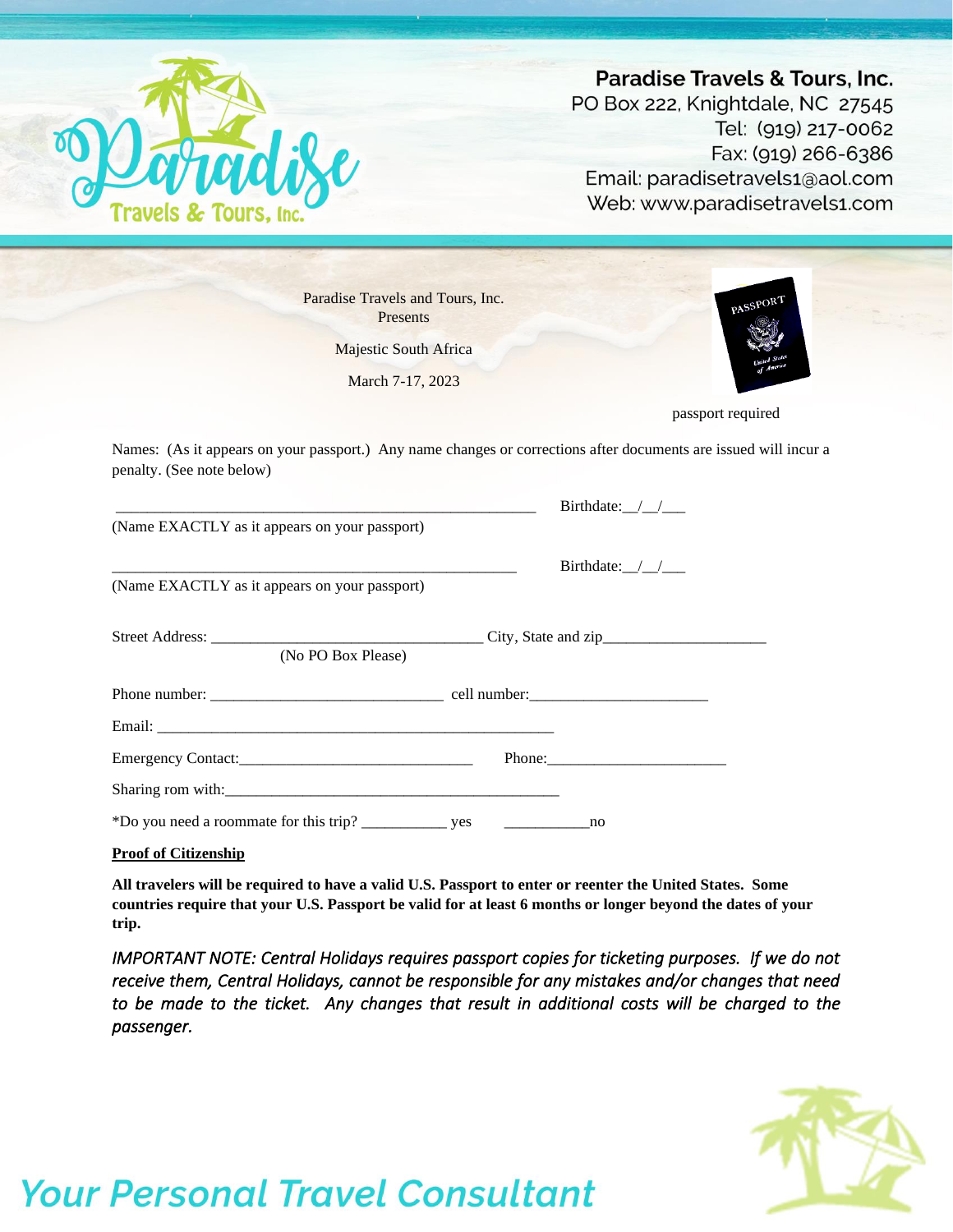

Vacation Protection insurance is available and is highly recommended. The cost of insurance is non refundable. Please call for additional information.

I \_\_\_\_\_\_accept \_\_\_\_\_\_\_decline insurance: \_\_\_\_\_\_\_\_\_\_\_\_\_\_\_\_\_\_\_\_\_\_\_\_\_\_\_\_\_\_

(Signature)

Name Changes:

Name changes processed after final payment is subject to a change fee of \$100.00 plus any additional fees as determined by cruise line or air carriers.

I have read and understand the payment, proof of citizenship and cancellation policies and cancellation insurance option and am responsible for notifying every guest registering on this form.

Includes Insurance? \_\_yes\_no Signature Date Amount of Deposit

### **Please mail your registration form and payment to:**

Arnette Cowan, Owner Paradise Travels and Tours, Inc. PO Box 222, Knightdale, NC 27545 (919) 217-0062 Deposits and Payments (cash, check, money order, credit card): Please make checks payable to: Paradise Travels and Tours, Inc.

\*In the event that you are having difficulty finding a roommate, give us a call. While Paradise Travels and Tours, Inc. does not assign a roommate to you, we will maintain a list of those looking for roommates. If we are unsuccessful, the single rate applies.

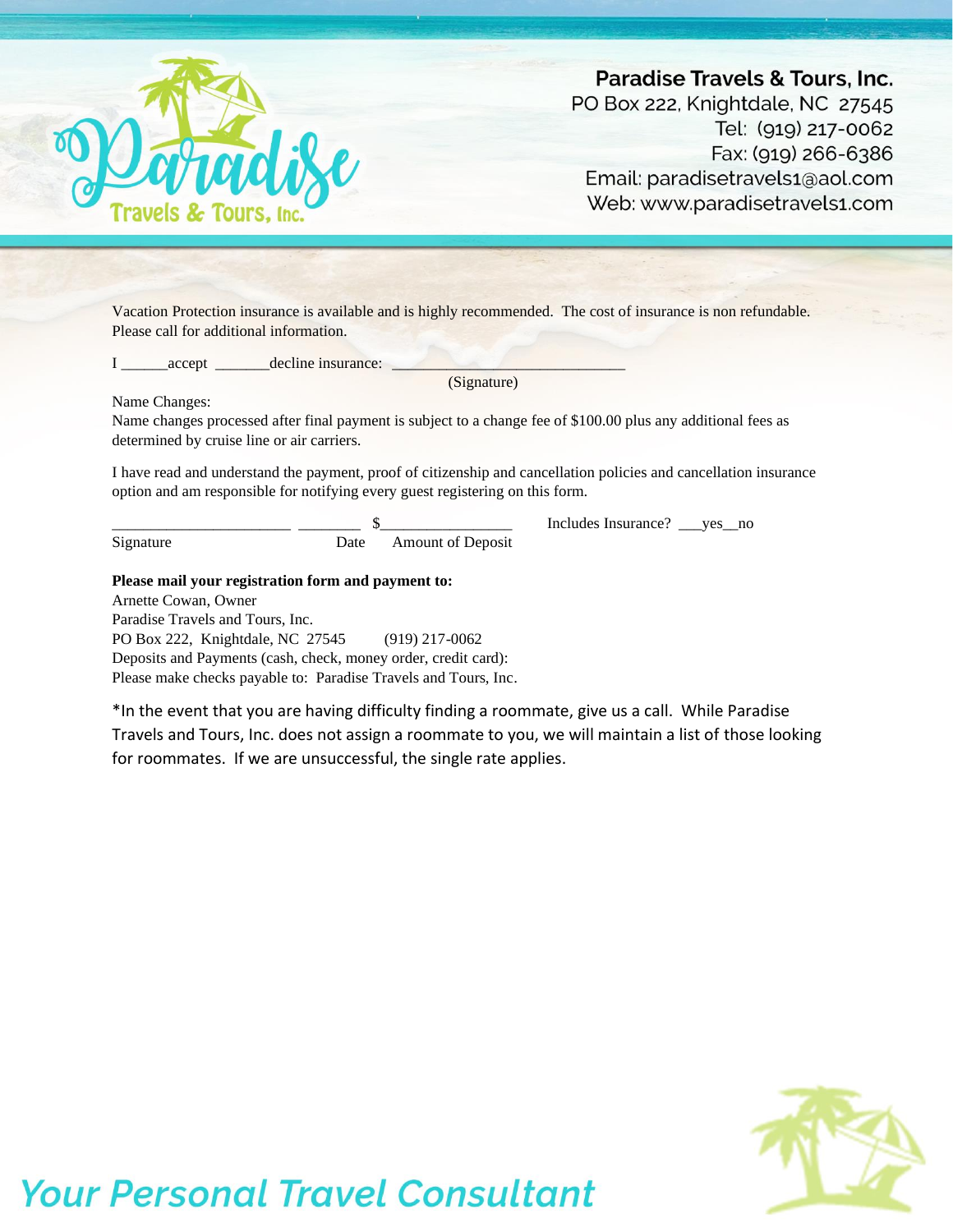

Terms and Conditions

Vacation Protection Insurance is available and highly recommended. Visit my website at paradisetravels1.com/resources to learn more about vacation protection insurance.

Travelers planning overseas trips are responsible for knowing the rules for entering the countries they want to visit. A good source of up-to-date information about passport validity is the U.S. Department of State's travel website (travel.state.gov), which lists entry requirements by country. Would-be travelers should also consult the embassy websites of countries they want to visit.

As visa and documentation requirements vary by country and are subject to change, all guests are encouraged to contact their local immigration office, or the embassy or consulate for each country they will visit on their cruise to verify current entry requirements. It is the guest's responsibility to obtain visas and other documentation prior to travel, including vaccinations for infectious disease. A visa is required to enter Victoria Falls. This visa can be purchased at the airport. The current price is \$55.00, although this price may change for travels in 2022. Also persons entering Botswana will have to have anti-malaria medication before, during and after the trip to prevent malaria. Check with your primary care physician prior to your travel regarding any required vaccinations and medication.

There is currently a Tourist Development Levy in the amount of \$30.00 for entering Botswana. This price may change and will be re quoted for 2022. This Levy is not included in the cost of the trip and must be paid upon entering Botswana.

Proof of Citizenship: Valid proof of citizenship is required for all passengers. Current requirements specify a valid US passport. Some countries require that passports be valid for at least six months after the end of your trip.

*IMPORTANT NOTE: Central Holidays requires passport copies for ticketing purposes. If we do not receive them, Central Holidays, cannot be responsible for any mistakes and/or changes that need to be made to the ticket. Any changes that result in additional costs will be charged to the passenger.* 

Paradise Travels and Tours, Inc. and its affiliated entities and its officers, directors, agents and assigns, neither own nor operate any person or entity which is to, or does, provide goods or services for these trips or tours. Because Paradise Travels and Tours, Inc. does not maintain any control over the personnel, equipment, or operations of these suppliers, Paradise Travels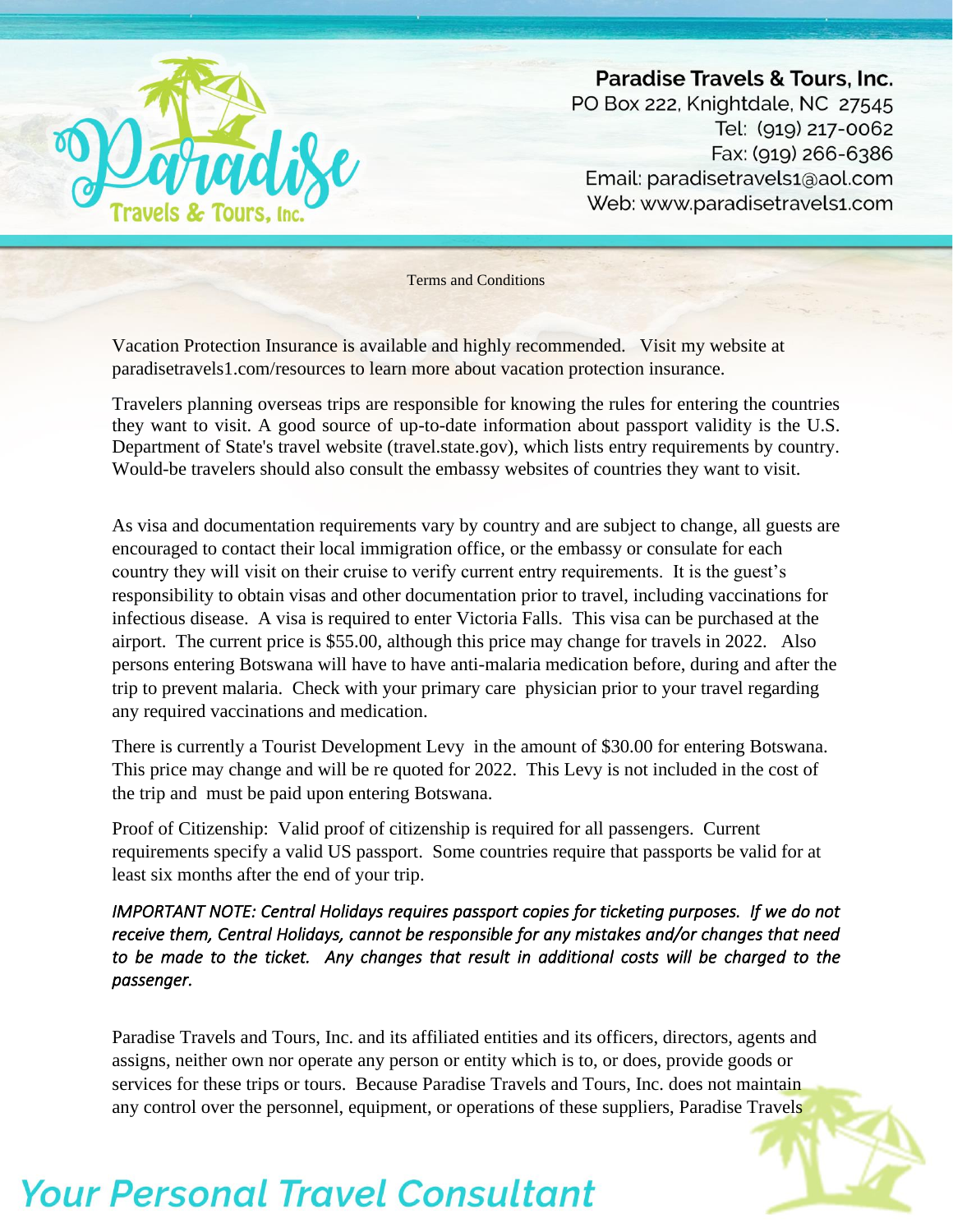

and Tours, Inc. assumes no responsibility for and cannot be held liable for any personal injury, death, property damage, or other loss, accident, delay, inconvenience, or irregularity which may be occasioned by the reason of (1) any wrongful, negligent, willful or unauthorized acts or omissions on the part of any of the tour suppliers, or other employees or agents, (2) any defect in or failure of any vehicle, equipment, instrument owned, operated or otherwise by any of these suppliers, or (3) any wrongful, willful, or negligent act or omissions on any part of any other party not under the supervision or control of Paradise Travels and Tours, Inc. Paradise Travels and Tours, Inc. its affiliated entities and its officers, directors, agents and assignees accept no liability whatsoever for any injury, damage, loss, accident, delay, or any other incident which may be caused by the negligence, defect, default or any company or person in performing these services. Responsibility is not accepted or losses, injury, damages or expenses of any kind due to sickness, weather, strikes, hostilities, wars, terrorist acts, acts of nature, local laws or other such causes. Paradise Travels and Tours, Inc. is not responsible for any baggage or personal effects of any individual participating in the tours/trips arranged by Paradise Travels and Tours, Inc. Individual travelers are responsible for purchasing a travel insurance policy, if desired, that will cover some of the expenses associated with the loss of luggage or personal effects.

Cancellation Policy and Fees: (Land Portion)

| Up to 150 days prior to departure: October 7, 2022   | \$300 Deposit     |  |
|------------------------------------------------------|-------------------|--|
| 149-119 days before deposit (October 8-Nov. 7, 2022) | 25\% of land cost |  |
| 118 - 90 days (Nov. 8-Dec. 4, 2022)                  | 50% of land cost  |  |
| 90 days to day of departure (Dec. 5, 2022)           | 100% of land cost |  |